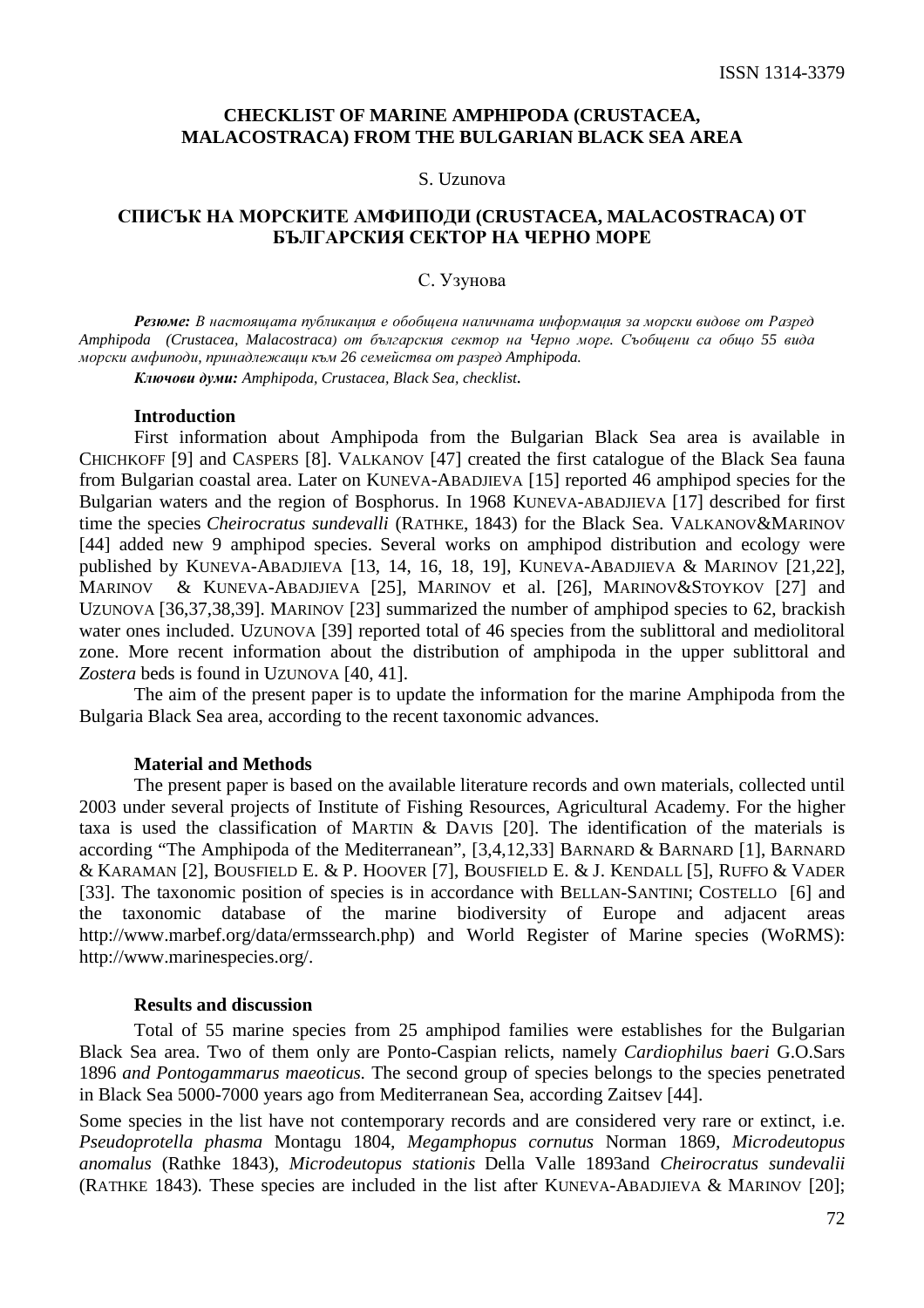ISSN 1314-3379

KUNEVA-ABADJIEVA [15]; KUNEVA-ABADJIEVA [17]; KUNEVA-ABADJIEVA & MARINOV [21]; MARINOV & GOLEMANSKI [24].

Recently UZUNOVA [40,41] reported for first time for the Bulgarian Black Sea coast the species: *Echinogammarus foxi* (Schellenberg 1928) and *Monocorophium insidiosum* (Crawford 1937)*,*  collected in 2002 from Sozopol Bay, *Hyale crassipes* (Heller, 1866) - from *Mytilus* overgrowths, abundant in all samples from 1999-2000 and *Gammarus crinicornis* Stock 1966 from Varna Bay in 1999.

# **Superorder Peracarida CALMAN 1904 Order Amphipoda LATREILLE 1816**

# **Family Microprotopidae Myers & Lowry 2003**

*Microprotopus longimanus* CHEVREUX 1887 *Microprotopus maculatus* NORMAN, 1867

# **Parvorder Caprellidira LOWRY&MYERS 2013 Superfamily Capreloidea LEACH 1814 Family Caprellidae LEACH 1814 Subfamily Caprellinae LEACH 1814**

*Caprella acanthifera* LEACH 1814 *Caprella danilevskii* CZERNIAVSKII, 1868 *Pseudoprotella phasma* MONTAGU 1804

# **Subfamily Phtisicinae VASSILENKO 1968**

*Phtisica marina* SLABBER 1769

**Family Photidae Boeck, 1871** 

*Megamphopus cornutus* NORMAN 1869

**Suborder Senticaudata LOWRY&MYERS 2013 Infraorder Corophiida LOWRY&MYERS 2013 Parvorder Corophiidira LOWRY&MYERS 2013 Superfamily Aoroidea Stebbing 1899** 

**Family Aoridae WALKER,1908** 

*Microdeutopus anomalus* (RATHKE 1843) *Microdeutopus algicola* DELLA VALLE, 1893 *Microdeutopus gryllotalpa* COSTA 1853 *Microdeutopus stationis* DELLA VALLE 1893 *Microdeutopus versiculatus* (BATE 1856)

# **Superfamily COROPHIOIDEA LEACH, 1814**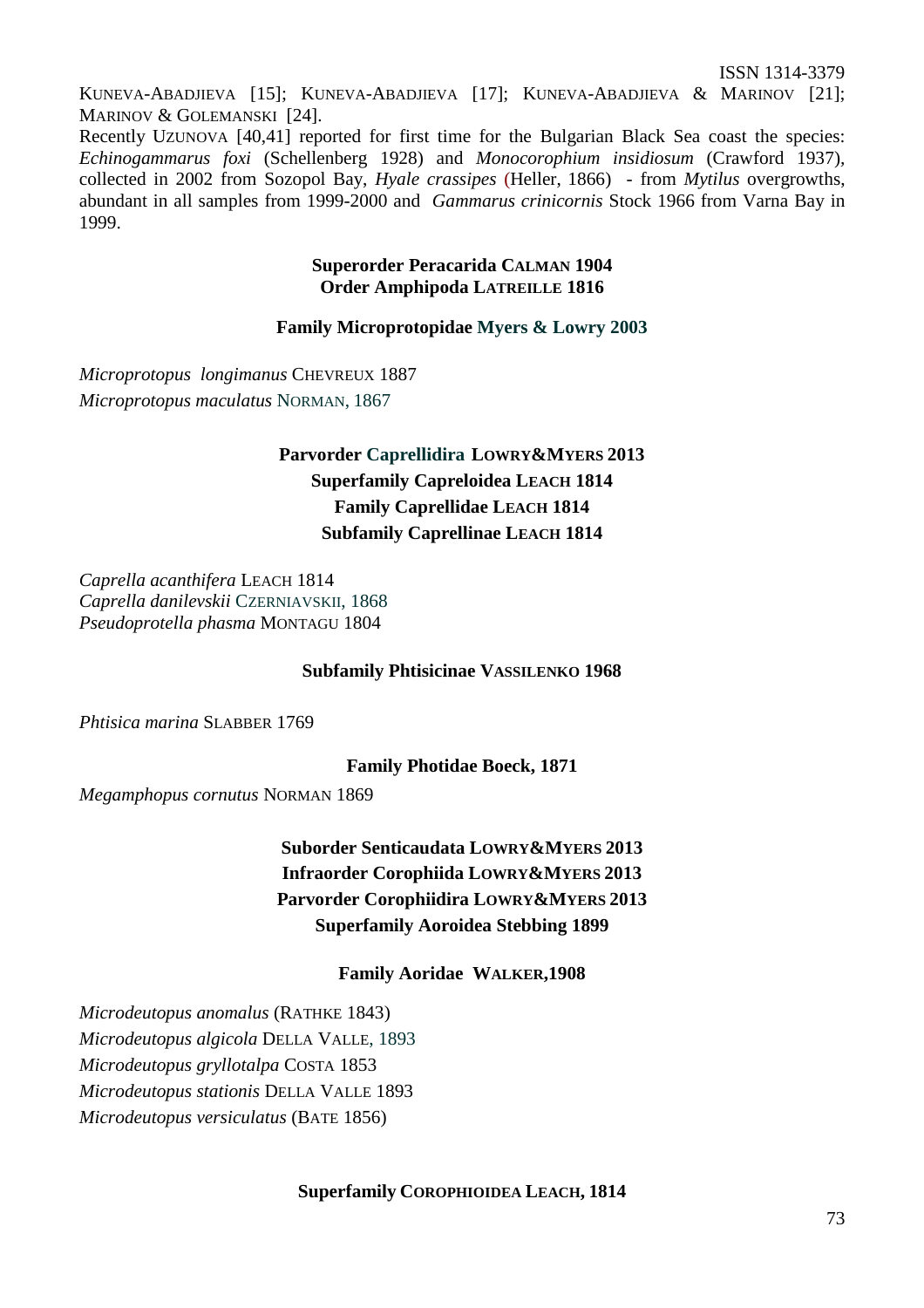## **Family Ampithoidae Stebbing 1899**

*Ampithoe helleri* KARAMAN 1975 *Ampithoe ramondi* AUDOUIN 1826 *Cymadusa crassicornis* (COSTA 1853)

# **Family Corophiidae LEACH 1814 Subfamily** *Corophiinae* **BOUSFIELD & HOOVER 1997 Tribe Corophiini** LEACH 1814

*Medicorophium runcicorne* (DELLA VALLE, 1893) *Monocorophium acherusicum* (COSTA 1853) *Monocorophium insidiosum* (CRAWFORD 1937)

**Tribe Haplocheirini** Myers & Lowry, 2003

*Leptocheirus pilosus* ZADDACH 1884

# **Superfamily Photoidea Boeck 1881 Family Ischiroceridae STEBBING 1899**

**Subfamily Ischirocerinae STEBBING 1899 Tribe Ischyrocerini STEBBING 1899** 

*Jassa ocia* (BATE 1862)

**Tribe Siphonoecetini** Just, 1983

*Ericthonius difformis* MILNE-EDWARDS 1830

**Infraorder Hadziida S. Karaman 1943 Parvorder Hadziidira G. O. Sars 1895 Parvorder Hadziidira S. Karaman 1932 Family Caliopiidae G. O. Sars 1895** 

*Apherusa bispinosa* (BATE 1857)

**Family Cheirocratidae** Ren, 2006

*Cheirocratus sundevalii* (RATHKE 1843)

**Family Melitidae BOUSFIELD 1973** 

*Melita palmata* (MONTAGU 1804)

**Infraorder Gammarida LATREILLE 1802 Parvorder Gammaridira LATREILLE 1802 Superfamily Gammaroidea LATREILLE 1802**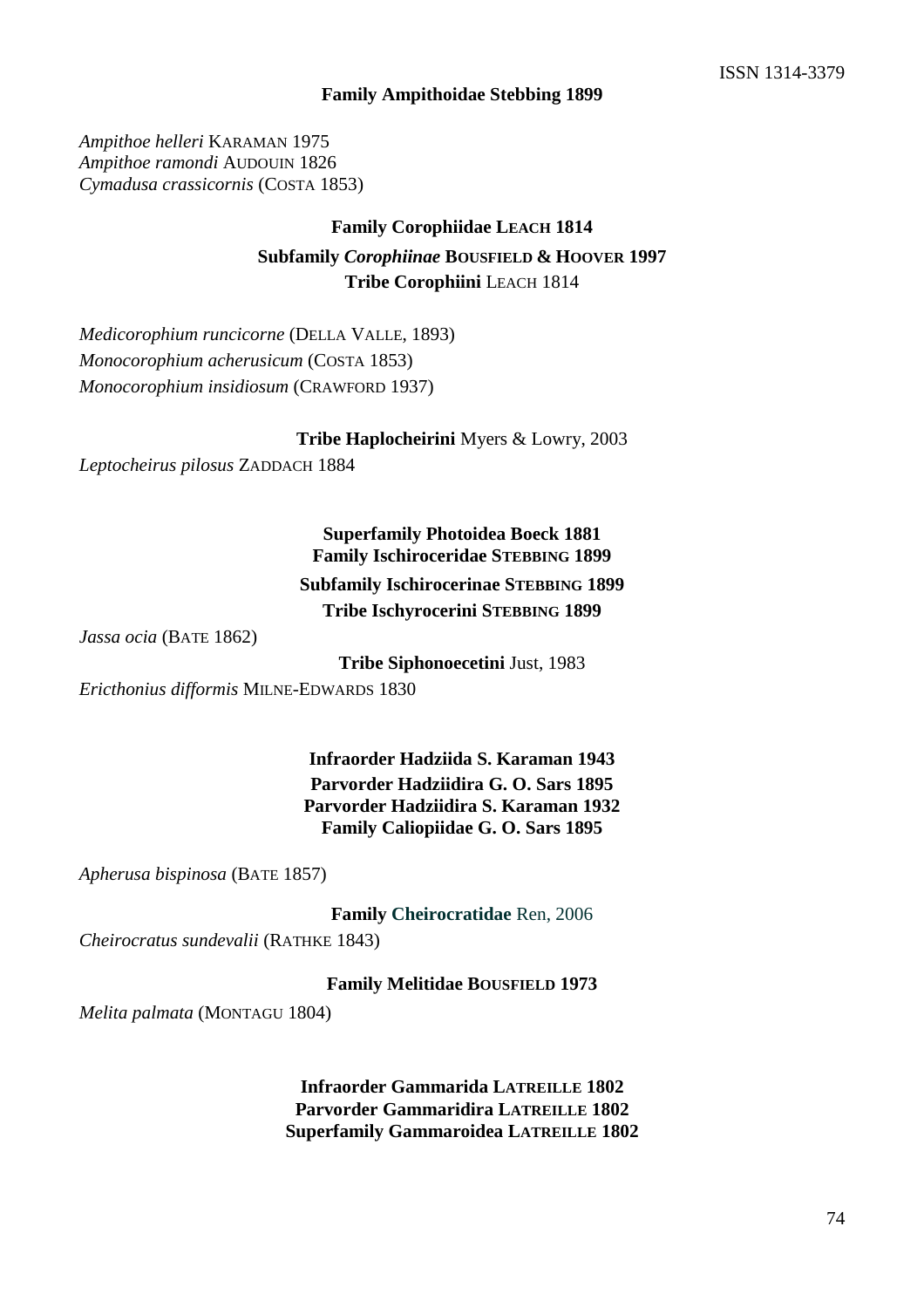## **Family Bathyporeiidae DANA 1853**

*Bathyporeia guilliamsoniana* (BATE 1857)

## **Family Behningiellidae Kamaltynov 2001**

*Cardiophilus baeri* G.O.SARS 1896

## **Family Gammarellidae BOUSFIELD 1977**

*Gammarellus angulosus* (RATHKE 1843)

#### **Family Gammaridae LATREILLE 1802**

*Echinogammarus olivii* (H.MILNE-EDWARDS 1830) *Echinogammarus foxi* (SCHELLENBERG 1928) *Gammarus insensibilis* STOCK 1966 *Gammarus aequicauda* (MARTYNOV 1931) *Gammarus subtypicus* STOCK 1966 *Gammarus crinicornis* STOCK 1966

#### **Family Pontogammaridae BOUSFIELD 1977**

*Euxinia maeoticus* (SOVINSKY 1894)

## **Suborder Gammaridea LATREILLE 1802**

**Family Ampeliscidae COSTA 1857** 

*Ampelisca diadema* (A. COSTA 1853)

# **Family Atylidae Lilljeborg, 1865 Subfamily Atylinae Lilljeborg, 1865**

*Atylus aff. guttatus* (COSTA, 1851)

REMARK: PETRESCU (1998) [33] established that Black Sea *A. guttatus* is very similar to *A. massilensis*, the same was observed too for the Bulgarian Black sea region specimens and for this reason is accepted the definition *Atylus aff. guttatus*.

## **Family Dexaminidae LEACH 1814 Subfamily Dexamininae Barnard & KARAMAN (1991)**

*Dexamine spinosa* (MONTAGU 1813)

# **Superfamily Lysianassoidea DANA 1849 Family Lysianassidae DANA 1849 Subfamily Tryphosine Lowry & Stoddart, 1997**

*Orchomene humilis* (A. COSTA 1853)

#### **Family Megalurupidae THOMAS & BARNARD 1986**

*Megaluropus massilensis* LEDOYER 1976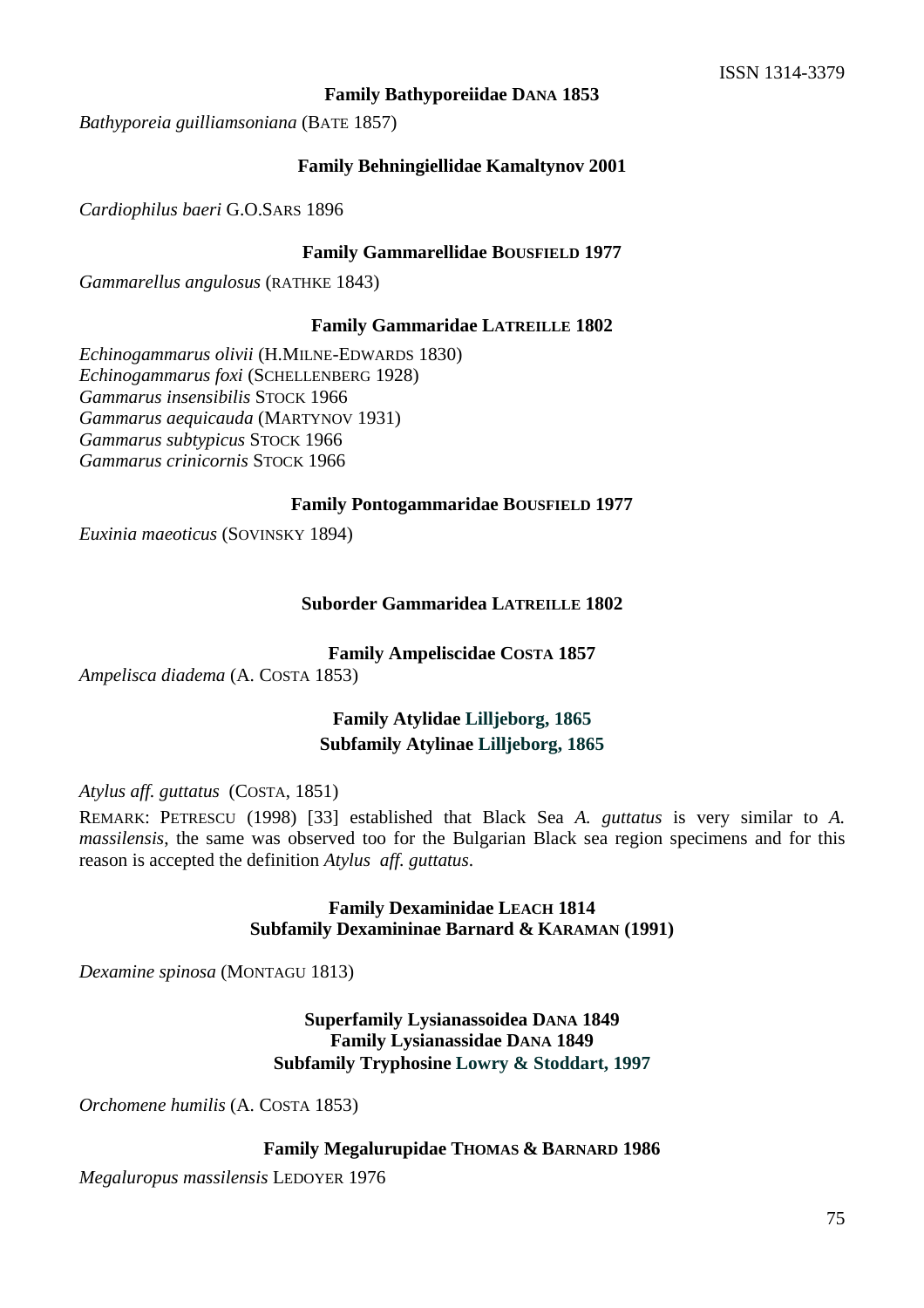## **Family Oedicerotidae LILJEBORG 1865**

*Deflexilodes gibbosus* (CHEVREUX 1888) *Perioculodes longimanus* (BATE & WESTWOOD 1868) *Synchelidium maculatum* STEBBING, 1906

**Family Stenothoidae BOECK 1871** 

*Stenothoe monoculoides* (MONTAGU 1815)

**Superfamily Eusiroidea Bousfield, 1979** 

**Family Calliopiidae G.O. Sars, 1895** 

*Apherusa bispinosa* (BATE, 1857)

# **Infraorder Tallitrida Rafinesque 1815 Parvorder Talitridira Rafinesque 1815**

**Superfamily Biancolinoidea J. L. BARNARD 1972 Family Biancolinidae J. L. BARNARD 1972** 

*Biancolina algicola* DELLA VALLE 1893

## **Superfamily Tallitroidea Rafinesque 1815**

**Family Hyalidae BULYCHEVA 1957 Subfamily Hyaline BULYCHEVA 1957** 

*Hyale pontica* RATHKE 1847 *Hyale perieri* (LUCAS 1846) *Hyale crassipes* (HELLER, 1866) *Apohyale prevostii* (MILNE-EDWARDS, 1830)

## **Family Tallitride Rafinesque, 1815**

*Orchestia gammarellus* (PALLAS, 1766) *Orchestia montagui* AUDOUIN, 1826 *Orchestia cavimana* HELLER (1865) *Deshayesorchestia deshayesii* (AUDOUIN, 1826) *Pseudorchestoidea britto* (STEBBING, 1891) *Tallitrus saltator* (MONTAGU, 1808)

The total amphipods included in the present list consist 62% of the reported by Greze [10] and Sezgin&Katağan [34] amphipod taxa for the Black Sea. One of the reasons is the significant decrease of the salinity gradient from South to the North and the other is high level of eutrophication, which caused considerable loss of species in the past century.

## **Acknowledgements**

The author expresses his gratitude to Prof. W. Vader (University of Tromso), Dr. R. Kamaltynov (Limnological Institute, RAS), Dr. Krapp-Schieckel and to the Crustacean Society for providing a lot of recent literature information, as well to Prof. K. Jazdzewski (University of Lodz), Dr. Cédric D'Udekem d'Acoz for their comments.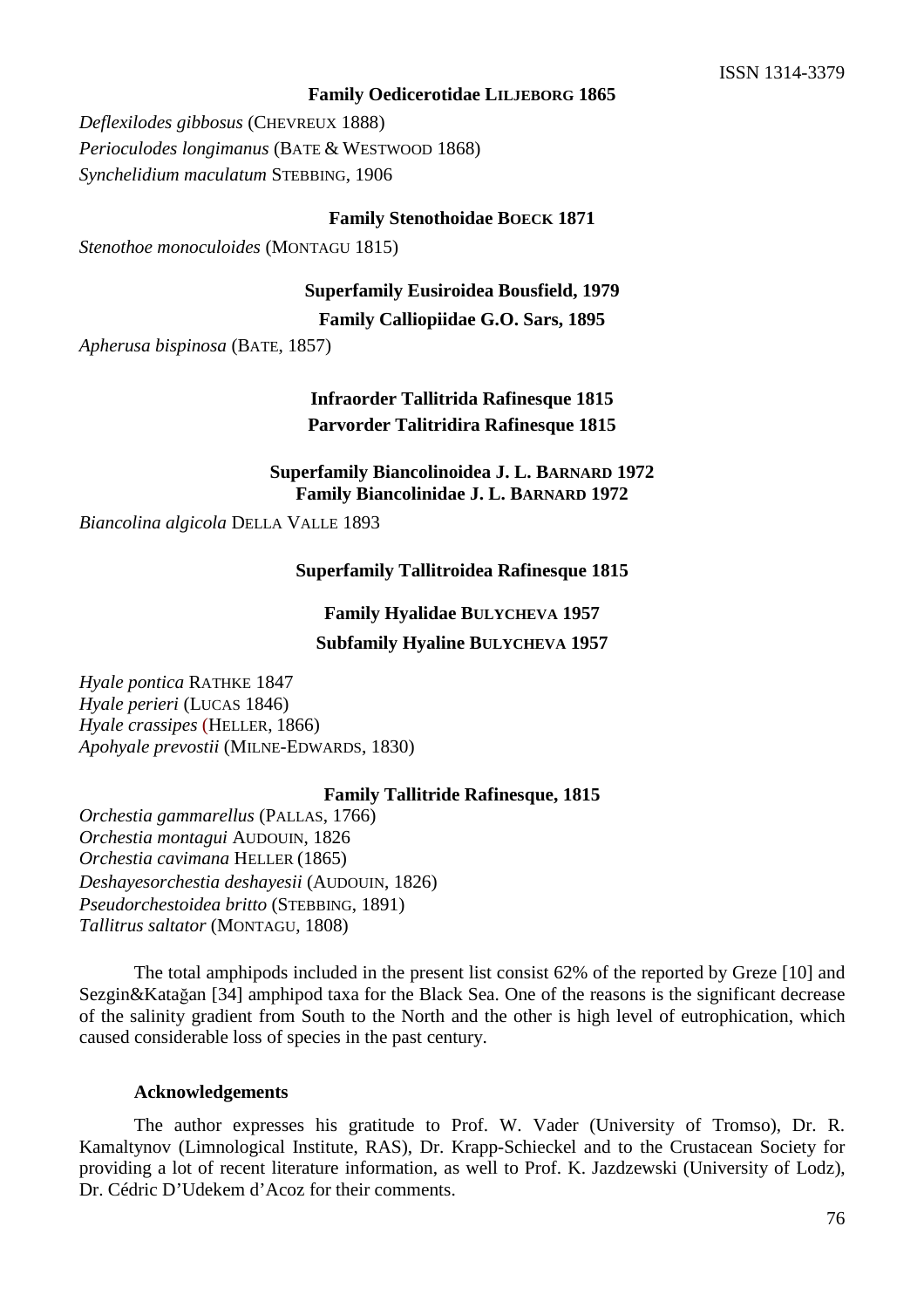# **References**

- 1. BARNARD J.L., BARNARD C., 1983. Freshwater amphipoda of the world, hyfield assoc., mt. Vernon, 2:688-696, Virginia.
- 2. BARNARD J.L., KARAMAN G.S., 1991. The families and genera of marine Gammaridean Amphipoda (except marine Gammaroids). – Records of the Australian Museum, supplement 13 (Parts 1-2): 866 p., 133 fig.
- 3. BELLAN-SANTINI, D., DIVIACCO, G., KRAPP- SCHICKEL, G., MYERS, A.A., RUFFO, S., 1989 – The Amphipoda of the Mediterranean Part. 2 Garnmaridea (Haustoriidae to Lysianassidae). Mtm. Inst. Octan. Monaco,13: 365-576.
- 4. BELLAN-SANTINI, D., KARAMAN, G., KRAPP- SCHICKEL, G., LEDOYER, M.,RUFFO, S., 1993 – The Amphipoda of the Mediterranean Part. 3 Gammaridea (Melphidipidae to Talitridae). Mtm. Inst. Octan. Monaco, 13: 577-809.
- 5. BOUSFIELD E. & J. KENDALL (1994): The Amphipod superfamily Dexaminoidea on the North American Pacific Coast; families Atylidae and Dexaminidae: Systematics and distributional ecology. — Amphipacifica **1/3**: 3-66.
- 6. BELLAN-SANTINI, D.; COSTELLO, M.J. (2001). Amphipoda, *in*: Costello, M.J. *et al.* (Ed.) (2001). European register of marine species: a check-list of the marine species in Europe and a bibliography of guides to their identification. *Collection Patrimoines Naturels,* 50: pp. 295- 308.
- 7. BOUSFIELD E. & P. HOOVER (1997): The Amphipod superfamily Corophioidea on the Paciphic Coast of North America; Part V. Family Corophiidae: Corophiinae, new subfamily. Systematics and distributional ecology. — Amphipacifica **2/3**: 67-140.
- 8. CASPERS H., 1951. Quantitative Untersuchuungen über die Bodentierwelt des Schwarzen Meeres in bulgarischen Küstenbereich, Archiv fűr Hydrobiologia, XLV, 1-192.
- 9. CHICHKOFF G. (1912): Contribution à l'étude de la Faune de la Mer Noire, Animaux récoltés sur les Côtes Bulgares. — Archives Zool. exp. **10/2**: 29-39.
- 10. GREZE, I. I., 1977. Amfipody Chernogo morya ikh biologiya [Amphipods of the Black Sea and their biology]: 1-156. (Noukova Dumka, Kiev). [In Russian.]
- 11. KAMALTYNOV (2001) Index of animal species inhabiting Lake Baikal and its catchment area, v.I, Lake Baikal, book 1, 831pp.
- 12. KRAPP-SCHIECKEL G. (1982): Family Amphithoidae. In: RUFFO S. (Ed.): The Amphipoda of the Mediterranean. Part 1. Gammaridea (Acanthonotozomatidae to Gammaridae). Mém. Inst. Océan. Monaco: 94-110.
- 13. KUNEVA-ABADJIEVA V (1960a): Higher crustaceans in mussel overgrowths in the Gulf of Varna. — Proc. zool. Inst. **9**: 400-403 [in Bulgarian].
- 14. KUNEVA-ABADJIEVA V. (1960b): Research on zoobenthos of the Bay of Varna in respect of Mollusca and Malacostraca. — Trav. l'Inst. rech. sci. pêche industries s'y rattachant **2**: 173- 194 [in Bulgarian].
- 15. KUNEVA-ABADJIEVA V. (1964): On the Amphipod fauna of the Black Sea along the Bulgarian coast and in the area near the Bosphorus. — Bull. L'inst. Pisciculture Pêcherie, Varna **4**: 73-90 [in Bulgarian].
- 16. KUNEVA-ABADJIEVA V. (1965): Distribution of the Black Sea Amphipoda of the Bulgarian coast. — Proc. Research Inst. Fisheries Oceanol., Varna **6**: 75-86 [in Bulgarian].
- 17. KUNEVA-ABADJIEVA V. (1968): Une nouvelle espèce pour la faune de la Mer Noire *Cheirocratus sundevalli* (RATHKE), Amphipoda, Gammaroidea. — Proc. Inst. Fisheries Oceanol., Varna **9**: 93-96.
- 18. KUNEVA-ABADJIEVA V. (1970): Higher crustaceans in the mussels overgrowths in Varna Bay. — Proc. Zool. Inst., BAS **18**: 399-403.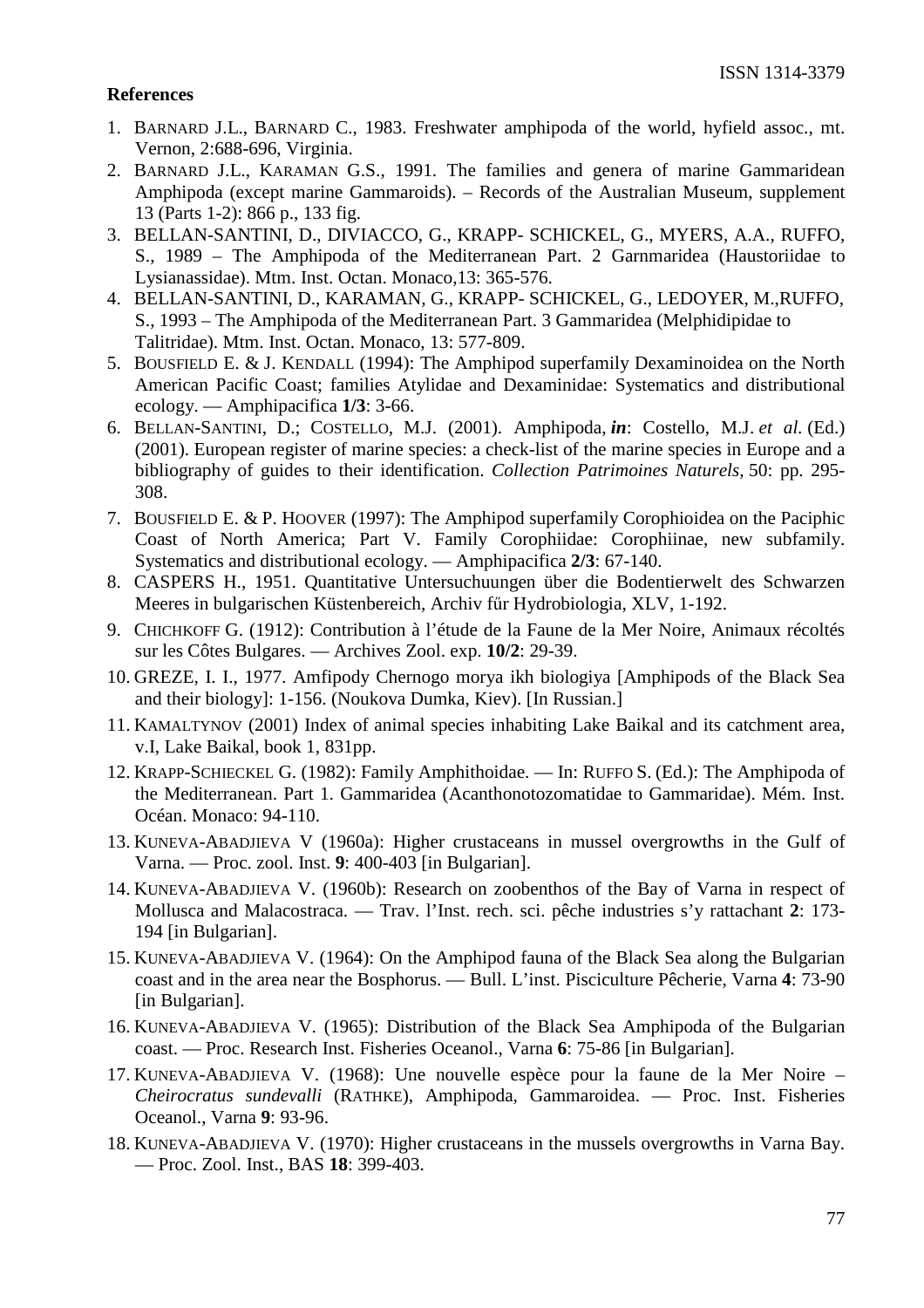- 19. KUNEVA-ABADJIEVA V. (1973): The Amphipod fauna of the biocenosis in algal encrustment off the Bulgarian Black Sea coast. — Proc. Inst. Oceanogr. Fisheries, Varna. **12**: 87-96 [in Bulgarian].
- 20. KUNEVA-ABADJIEVA V. & T. MARINOV (1960): Verteilung des Zoobenthos vor der Bulgarishen Schwarzmeerzmeerküste. — Arb. zentr. Forschungsinst. Fischzucht Fischerei, Varna **3**: 117-161
- 21. KUNEVA-ABADJIEVA V. & T. MARINOV (1966): Distribution of the zoobenthos in the sand biocoenosis of the Bulgarian Black Sea coast. — Proc. Inst. Fisheries Oceanol., Varna **7**: 69- 95 [in Bulgarian].
- 22. KUNEVA-ABADJIEVA V. & T. MARINOV (1977): The zoobenthos in the Cystosyr biocenosis Hydrobiology **6**: 76-88 [in Bulgarian].
- 23. MARINOV T. (1990): The zoobenthos from the Bulgarian sector of the Black Sea. Bulgarian Acad. Sci.: 1-195 [in Bulgarian].
- 24. MARINOV T. & V. GOLEMANSKI (1989): Second supplement to the catalogue of the Bulgarian Black Sea Fauna. — Acta Zool. Bulgarica, BAS, **37**, 3-33.
- 25. MARINOV T. & V. KUNEVA-ABADJIEVA (1982): The zoobenthos of the upper zone of sublittoral sandy bottom in the Bay of Varna. — Proc. Inst. Fisheries, Varna, **19**: 107-116 [in Bulgarian].
- 26. MARINOV T., STOYKOV S. & M. N'BAREK (1983): The zoobenthos of the sublittoral and muddy bottom of Bay of Varna. — Proc. Institute of Fisheries, Varna. **20**: 109-133 [in Bulgarian].
- 27. MARINOV T. & S. STOYKOV (1990): Seasonal studies on the zoobenthos in the Bulgarian Black Sea shelf. — Oceanology **19**: 49-62 [in Bulgarian].
- 28. MARTIN & DAVIS (2001) An Updated Classification of the Recent Crustacea, NHM of Los Angeles, Sci, series N39, Natural History Museum of Los Angeles County: Los Angeles, CA (USA). vii, 123 pp.
- 29. MRINOV (1990) The zoobenthos from the Bulgarian Sector of the Black Sea, Publishing house of the Bulgarian Academy of Sciences, pp. 195.
- 30. MYERS A.A. & LOWRY J.K. (2013). A phylogeny and a new classification of the Senticaudata subord. nov., Zootaxa 3610(1): 1-80.
- 31. OUZOUNOVA S. (1999): Species diversity of benthic crustaceans in the Varna and Burgas Bays, Black Sea – In: SCHRAM F.R. & J.C. von VAUPEL KLEIN (Eds.): Crustaceans and the Biodiversity Crisis. Proc. 4th Intern. Crustacean Congr., Amsterdam **1**: 583-589.
- 32. PETRESCU (1998) PETRESCU I., 1998. Contribution to the knowledge of Amphipods (Crustacea: Amphipoda) from Romania. 7. Amphipods from Agigea (Black Sea), Trav. Mus. natl.Hist. nat. "Grigore Antipa", 15, 51-73.
- 33. RUFFO S. & W. VADER (1998): Key to Families. In: RUFFO S. (Ed.): The Amphipoda of the Mediterranean. Part 4. Mém. Inst. Océan. Monaco: 845-868.
- 34. SEZGIN&KATAĞAN (2007) An account of our knowledge of the amphipod fauna of the Black Sea, Crustaceana 80 (1): 1-11.
- 35. STOCK J.H. (1967) A revision of the European species of the *Gammarus locusta* group (Crustacea, Amphipoda). – Zoologische verhlandelingen, 90: 56 p., 26 fig.
- 36. UZUNOVA S. (1995): An overview of Crustacea fauna in the Bay of Varna. Proc. Inst. of Fisheries, Varna **23**: 158-168 [in Bulgarian].
- 37. UZUNOVA S. (1996): Amphipoda in the biocoenosis of Mytilus galloprovincialis overgrowths in the Bay of Varna. — Proc. Inst. of Fisheries, Varna **24**: 124-131 [in Bulgarian].
- 38. UZUNOVA S. (1999): On the biodiversity of the Ponto-Caspian Amphipoda (Crustacea) from the Bulgarian Black Sea coast. — Proc. Inst. of Fisheries, Varna **25**: 175-186.